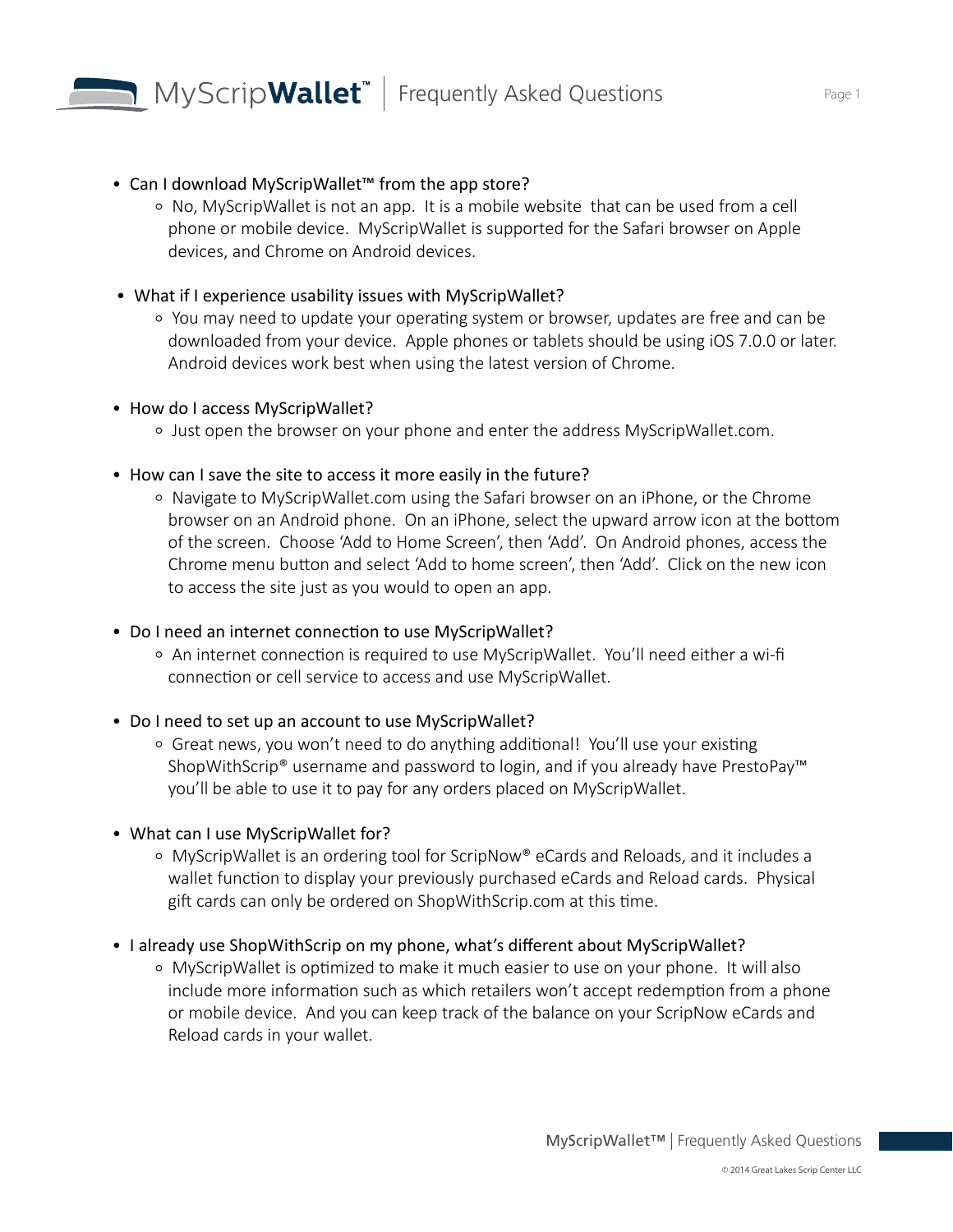## • What about security?

 You'll be required to enter your ShopWithScrip password each time you access MyScripWallet. When placing PrestoPay orders, you'll enter your personally selected, secure pin number just as you do on ShopWithScrip today. No sensitive data is stored on your phone, so there is no risk of someone accessing your account or information without your password.

# • Will I be able to access ScripNow eCards and reloaded cards ordered on ShopWithScrip.com in MyScripWallet?

o ShopWithScrip and MyScripWallet are completely integrated. When MyScripWallet first launches, any currently registered cards that you previously reloaded on ShopWithScrip.com will appear in your wallet. Any ScripNow eCards delivered to you since 3/1/2014 will also appear in your wallet, older eCards will need to be viewed and printed from ShopWithScrip.com. From there on out, you can order from MyScripWallet or ShopWithScrip.com and all eCards and reloaded cards will appear in your wallet. ScripNow ordered from MyScripWallet will always appear in your ShopWithScrip account.

## • How can I pay for orders placed on MyScripWallet?

 $\circ$  At this time, you won't be able to pay your organization for orders placed on MyScripWallet. You must pay for orders using PrestoPay, Great Lakes Scrip Center's online payment system using the ACH electronic debit process. If you don't have PrestoPay, you will still be able to use MyScripWallet to view eCards and Reload cards ordered on ShopWithScrip.

### • How can I set up a PrestoPay account?

 Log in to your account at ShopWithScrip.com to set up PrestoPay. If your organization has enabled it, you'll see a PrestoPay option in the left navigation on your Family Home page. If you don't see the option, contact your coordinator to see if they will allow it for your program.

### • Can I check the balance on my eCards and reloadable gift cards?

 For now, you'll have an Enter Balance button for each of your eCards and Reload cards so you can record the balance yourself each time you use the card. Future plans include a feature to check the balance on MyScripWallet for retailers that allow it. We'll keep you posted as we add new features to the site.